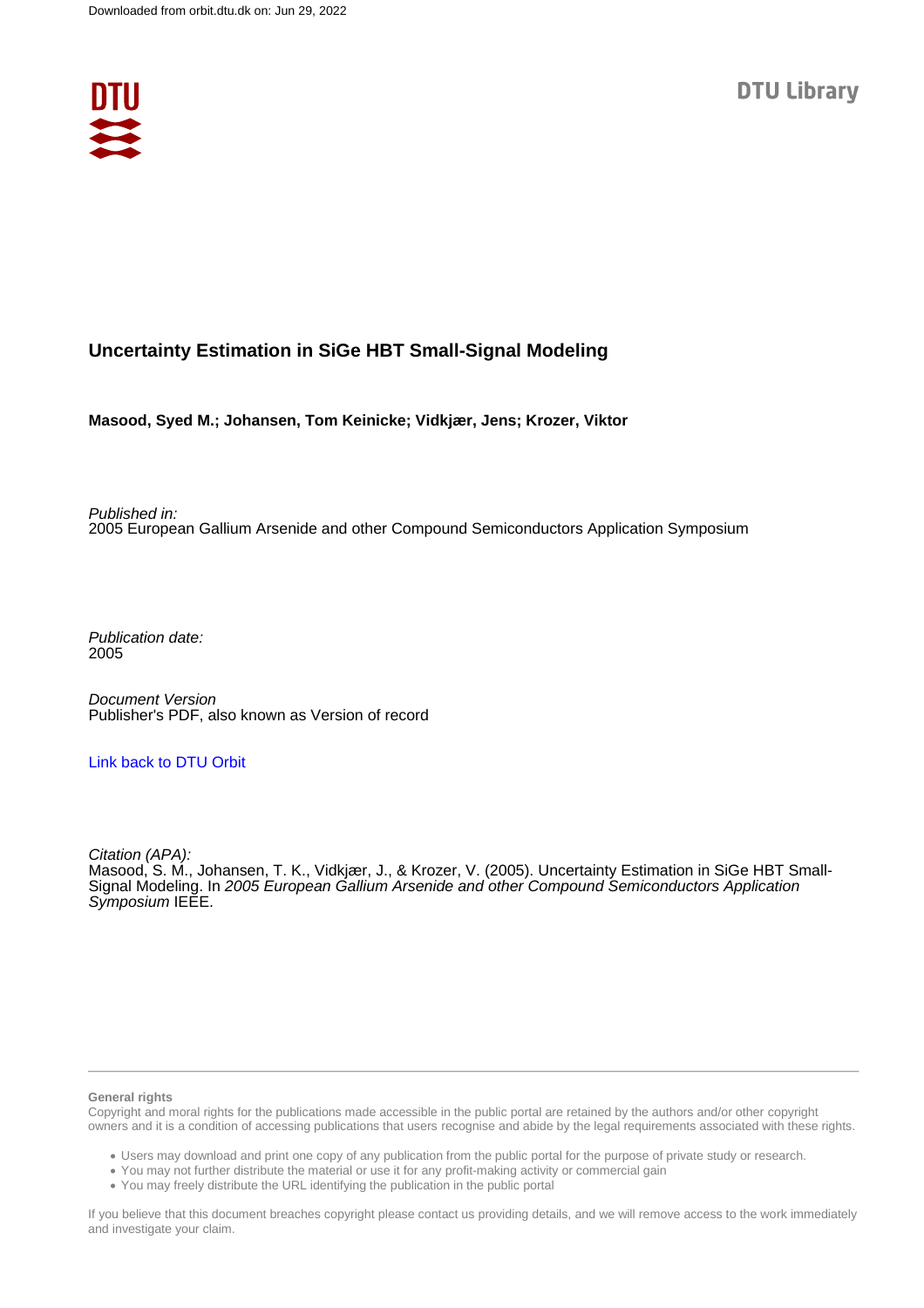# Uncertainty Estimation in SiGe HBT Small-Signal Modeling

Syed M. Masood, Tom K. Johansen, Jens Vidkjær, Viktor Krozer (Student Paper)

Technical University of Denmark, Oersted-DTU, Department of Electromagnetic Systems, Oersteds Plads 348, 2800 Kgs. Lyngby, Denmark

*Abstract*— An uncertainty estimation and sensitivity analysis is performed on multi-step de-embedding for SiGe HBT smallsignal modeling. The uncertainty estimation in combination with uncertainty model for deviation in measured S-parameters, quantifies the possible error value in de-embedded two-port parameters  $(Y \text{ and } Z \text{ - parameters})$ . The analysis is applied to a 0.35 $\mu$ m 60GHz  $f_T$  SiGe HBT in frequency range 45MHz to 26GHz.

#### I. INTRODUCTION

In device modeling and small-signal model verification for circuit simulation, model parameters are extracted from experimental data taken at high frequencies using scattering parameters (S-parameters). Ideally, the model parameter should present a constant behavior versus frequency, thus making it irrelevant at which frequencies their true values are extracted. In practice, stochastic deviations are superimposed on true values. The calculated model parameters thus present stochastic behavior versus frequency. On-wafer S-parameter measurements at high frequencies are not accurate due to limited dynamic range and accuracy of measurement equipment. The stochastic model parameter deviations originate from uncertainties in the S-parameter measurements.

While estimating model parameter values of transistor like SiGe HBT, parasitics introduced by pad structures and interconnect lines should be de-embedded from experimental data before extracting any model parameter. Multi-step deembedding methods are used to de-embed these pads and interconnect parasitics. The inaccuracies in the measurement system propagate through the process of de-embedding and results in stochastic deviations in extracted small-signal parameters.

Despite critical applications of SiGe HBT, very little work has been reported on how to find uncertainties with which model parameters can be extracted. Most of the work is reported for FET [1], [2], [3]. In [4], Taher *et al.* gives quantitative figures for the sensitivities of intrinsic SiGe model parameters. Analytical expression are used, but since sensitivity analysis is performed only for single step de-embedding and only numerical figures are given at single frequency without taking into account the inaccuracy of measurement system, it is difficult to draw any general conclusion from these results. Estimation of uncertainties in the extraction of model parameter for SiGe HBT is not reported.

In this paper, uncertainties in de-embedded two-port parameters for SiGe HBT are calculated using analytical expressions for sensitivities and uncertainty model of the measured Sparameters. Uncertainty model of the S-parameters quantifies the inaccuracies in measurement system. The parameter un-



Fig. 1. Equivalent circuit representation of pad and interconnect line parasitic associated with transistor.

certainties are used to perform optimal, minimum uncertainty parameter extraction without any prior knowledge of device frequency characteristics.

Sensitivity analysis identifies the stability of different multistep de-embedding methods by their response to relative error in the measured S-parameters. Sensitivity analysis along with uncertainty estimation can also be used to select the approach (Y and Z-parameter) in de-embedding method for optimal extraction of model parameters with less uncertainty.

### II. UNCERTAINTY ESTIMATION

#### *A. Three-Step De-embedding Method*

When devices are fabricated on Si-substrate, they are surrounded by contact pads and interconnect lines. These structures (pads and interconnect lines), introduce parasitic effects in form of series and shunt components to the device. For accurate extraction of small-signal model parameters for SiGe HBT transistor, the parasitics introduced by pad structures and interconnect lines should be properly de-embedded by test fixtures. For this purpose methods reported in [5], [6] have been traditionally used. A model of transistor with pad and interconnect lines parasitic is presented, in Fig. 1. To de-embed these parasitic, a three-step de-embedding method [6] is used. Two test-structures are required to perform deembedding, one open standard and one short standard. The open test structure is used to de-embed pad parasitic and shunt parasitic of interconnect lines and the short structure is used to de-embed series parasitic of interconnect lines. The de-embedding method used here is modified as compared to the one reported in [6]. The reported method uses four standards; open, thru, short1 and short2 standard but in present analysis only two standard is used; open and short standard. De-embedding equations for SiGe HBT are

$$
Y_{d1} = Y_{meas} - Y_{pads} \tag{1}
$$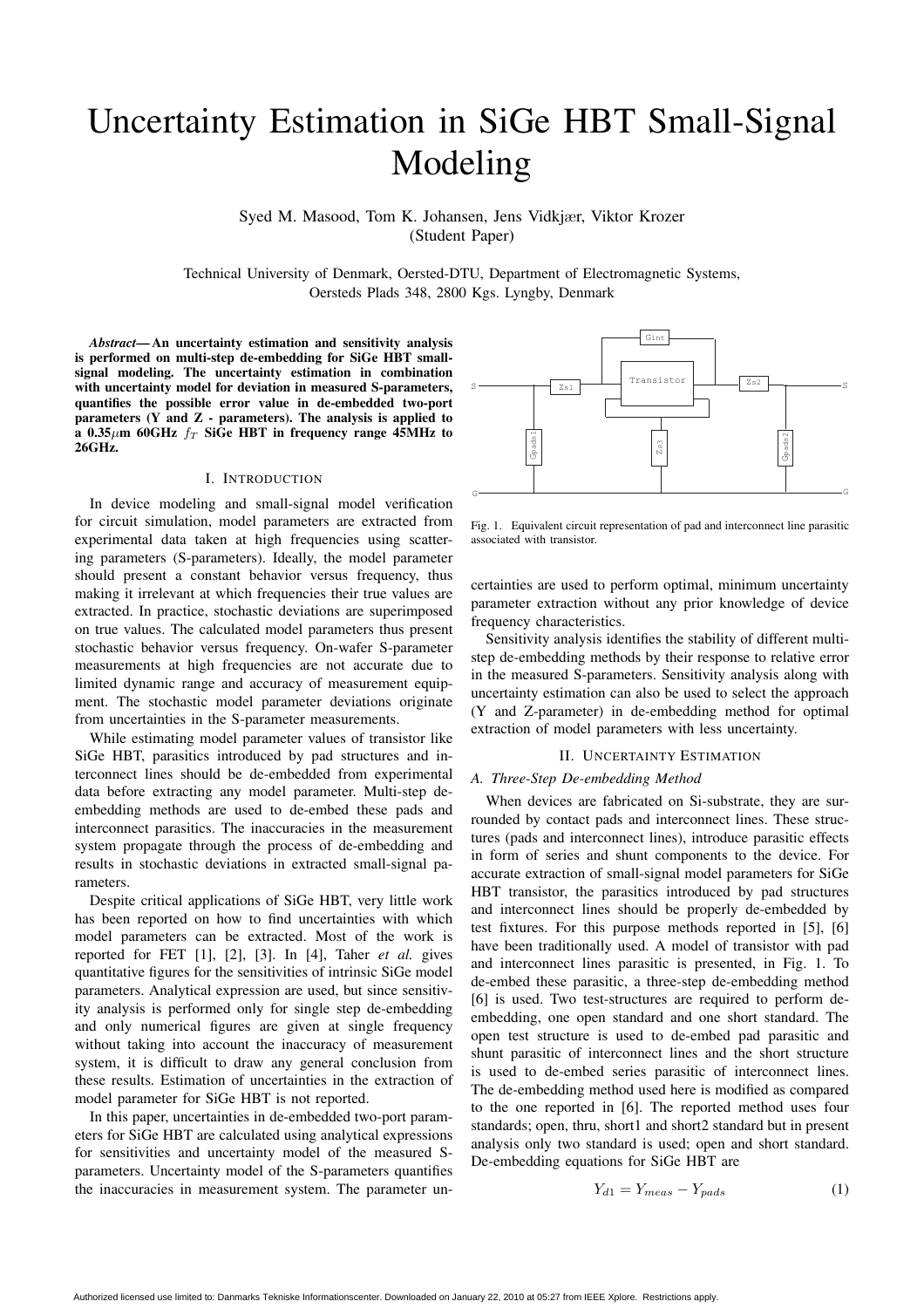$$
Y_{d2} = \left(Y_{d1}^{-1} - (Y_{short} - Y_{pads})^{-1}\right)^{-1}
$$
 (2)

$$
Y_{dut} = Y_{d2} - Y_{intc} \tag{3}
$$

where  $Y_{meas}$  is the measured Y-parameters for the SiGe HBT transistor, and

$$
Y_{pads} = \begin{bmatrix} Y_{11open} + Y_{12open} & 0 \\ 0 & Y_{12open} + Y_{22open} \end{bmatrix}
$$
 (4)

$$
Y_{intc} = \begin{bmatrix} -Y_{12open} & Y_{12open} \\ Y_{12open} & -Y_{12open} \end{bmatrix}
$$
 (5)

In Z-parameter approach of three-step de-embedding method, the Y-parameters are transformed to the Z-parameters [7].

## *B. Sensitivity Analysis*

The relative sensitivity,  $K$ , in a parameter  $Y$  (port parameter of de-embedded matrix) for relative changes in parameter S is defined as [1]

$$
K_S^Y \stackrel{\Delta}{=} \frac{\partial Y}{\partial S} \frac{S}{Y}
$$
 (6)

The relative sensitivity K tells the percentage error in Y for  $1\%$  error in the parameter S. Relative change in Y is related  $1\%$  error in the parameter S. Relative change in Y is related to relative change in  $S$  using sensitivity.

$$
\frac{\partial Y}{Y} \cong K_S^Y \frac{\partial S}{S}
$$
 (7)  
As port parameter depends on more than one S-parameters,

multi-parameter sensitivity [8] is defined, which represents the total relative error in port variables as total derivative due to error in all four S-parameters,

$$
\frac{\Delta Y}{Y} = \sum_{\forall m, n \in \{1, 2\}} K_{S_{mn}}^Y \frac{\Delta S_{mn}}{S_{mn}} \tag{8}
$$

where small errors in S-parameter are assumed. S-parameters are complex quantities with real and imaginary values, so sensitivity analysis is performed with respect to real and imaginary parts of the S-parameters. As the S-parameters are measured for three configuration, transistor with parasitics, open and short standard, the sensitivity of port parameter in three-step de-embedding method is defined with respect to all three configurations' S-parameters (real and imaginary) as

$$
\frac{\Delta Y}{Y} = \sum_{\forall m,n \in \{1,2\}} \left( K_{S_{mnr,m}}^Y \frac{\Delta S_{mnr,m}}{S_{mnr,m}} + K_{S_{mni,m}}^Y \frac{\Delta S_{mni,m}}{S_{mni,m}} + K_{S_{mni,np}}^Y \frac{\Delta S_{mni,m}}{S_{mni,op}} + K_{S_{mni,op}}^Y \frac{\Delta S_{mni,op}}{S_{mni,op}} + K_{S_{mni,sh}}^Y \frac{\Delta S_{mni,sh}}{S_{mni,sh}} + K_{S_{mni,sh}}^Y \frac{\Delta S_{mni,sh}}{S_{mni,sh}} \right) \tag{9}
$$

where the subscripts *m*, *op*, and *sh* refer to the transistors with parasitics, open and short standards, respectively.

## *C. Uncertainty Calculation*

The S-parameter deviations arise from measurement uncertainties that are random and thus described by probability distributions. The exact distributions are usually unknown, however, they are often assumed to be normal distributed. If S-parameter deviations are assumed to be normal-distributed, having zero mean, and being uncorrelated, makes it possible to use sensitivities from equation (9) to express the variance in Y in terms of S-parameter variances [1],

$$
\sigma_Y^2 = \sum_{\forall m,n \in \{1,2\}} \left( \left( K_{S_{mnr,m}}^Y \right)^2 \sigma_{S_{mnr,m}}^2 + \left( K_{S_{mni,m}}^Y \right)^2 \sigma_{S_{mni,m}}^2 + \left( K_{S_{mnr,op}}^Y \right)^2 \sigma_{S_{mnr,op}}^2 + \left( K_{S_{mnr,op}}^Y \right)^2 \sigma_{S_{mni,op}}^2 + \left( K_{S_{mnr,sh}}^Y \right)^2 \sigma_{S_{mnr,sh}}^2 + \left( K_{S_{mnr,sh}}^Y \right)^2 \sigma_{S_{mni,sh}}^2 \right) (10)
$$

# *D. Uncertainty Model for Measured S-Parameters*

To estimate parameter uncertainties, deviations in the Sparameters should be known. An empirical model is therefore being developed for S-Parameters' magnitude and phase uncertainties (equation (11,12)) from the VNA specifications[9]. As the model is being developed for the magnitude and phase uncertainties, the uncertainties are then converted to real and imaginary values to estimate parameter uncertainty.

$$
\sigma_{|S_{11,22}|} = \sigma_{\angle S_{11,22}} = k_1 + k_2 S_{11,22} + k_3 S_{11,22}^2 + k_4 e^{-k_5 S_{11,22}} \tag{11}
$$

$$
\sigma_{|S_{12,21}|} = \sigma_{\angle S_{12,21}} = k_6 + k_7 S_{12,21}^{k_8} + k_9 S_{12,21}^{k_{10}} + k_{11} S_{12,21}^{k_{12}} + k_{13} \log S_{12,21}^{k_{14}} + k_{15} e^{-(k_{16} S_{12,21})}
$$
(12)

 $S_{11,22}$  and  $S_{12,21}$  represent either magnitude or phase. Parameter  $k_n$  can take different values ranging from 0 to any positive and negative real number. Different values of  $k_n$  describes uncertainty profiles at different frequency intervals

#### *E. Small-Signal Model Uncertainty Calculation*

Small-signal equivalent circuit models for SiGe HBT devices can naturally be divided into an intrinsic part describing transistor action in a vertical structure underneath the emitter and an extrinsic part due to unavoidable parasitics associated with the device [10]. To determine intrinsic model parameter uncertainties using (10), sensitivities of intrinsic two-port parameters should be known. For intrinsic twoport parameter sensitivities, extrinsic series resistances are extracted in saturation mode [11] and de-embedded from the model. De-embedding of extrinsic elements effects two-port parameter sensitivities. As sensitivities of extrinsic resistances are negligible, their effect on intrinsic model is neglected. Thus sensitivities of intrinsic two-port parameters can be represented by (13).

$$
K_S^{Y_{int}} = K_S^{Y_{dut}} \frac{Y_{dut}}{Y_{int}}
$$
\n(13)

Intrinsic two-port sensitivities can be used to determine uncertainties in small-signal incremental base resistance  $R_{bi}$ . In [12], Johansen *et al.* gives analytical expression to calculate incremental base resistance for SiGe HBT using intrinsic twoport parameters  $Y_{int}$ ,

$$
a = \frac{1}{|Y_{21} - Y_{12}|_{\omega \to 0}}\tag{14}
$$

$$
ang = \arctan\left[\frac{\sqrt{\frac{1}{|Y_{int,21} - Y_{int,12}|^2} - a^2}}{a}\right]
$$
 (15)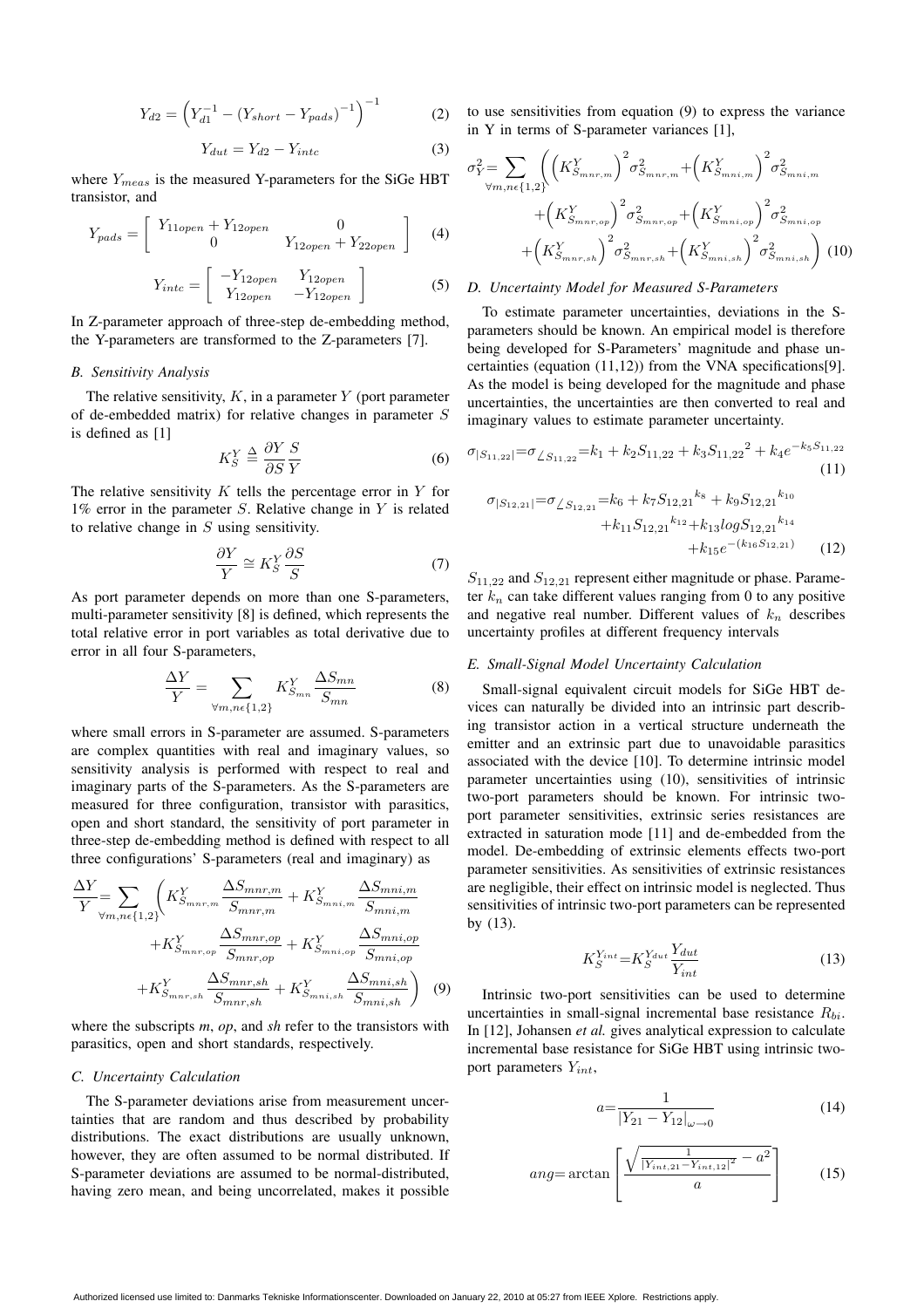$$
X = \frac{Y_{int,11} + Y_{int,12}}{Y_{int,21} - Y_{int,12}} e^{\int (\angle (Y_{int,21} - Y_{int,12}) + ang)} \tag{16}
$$

$$
R_{bi} = \frac{\sqrt{\frac{1}{|Y_{int,21} - Y_{int,12}|^2} - a^2} - aIm\left[\frac{Y_{int,22} + Y_{int,12}}{Y_{int,11} + Y_{int,21}}\right]}{Im\left[X\right] - Re\left[X\right]Im\left[\frac{Y_{int,22} + Y_{int,12}}{Y_{int,11} + Y_{int,21}}\right]} \tag{17}
$$

Sensitivity of  $R_{bi}$  can be derived in terms of intrinsic twoport parameter sensitivities as

$$
K_S^{R_{bi}} = \frac{\partial R_{bi}}{\partial S} \frac{S}{R_{bi}} \tag{18}
$$

$$
\frac{\partial (Y_{int,11} + Y_{int,12})}{\partial S} S = K_S^{Y_{int,11}} Y_{int,11} + K_S^{Y_{int,12}} Y_{int,12}
$$
\n(19)

$$
\frac{\partial (Y_{int,11} + Y_{int,21})}{\partial S} S = K_S^{Y_{int,11}} Y_{int,11} + K_S^{Y_{int,21}} Y_{int,21}
$$
\n(20)

$$
\frac{\partial (Y_{int,21} - Y_{int,12})}{\partial S} S = K_S^{Y_{int,21}} Y_{int,21} - K_S^{Y_{int,12}} Y_{int,12}
$$
\n(21)

$$
\frac{\partial (Y_{int,22} + Y_{int,12})}{\partial S} S = K_S^{Y_{int,22}} Y_{int,22} + K_S^{Y_{int,12}} Y_{int,12}
$$
\n(22)

Uncertainty in  $R_{bi}$  is determined from (10) using (18).

# III. RESULTS

# *A. Sensitivity Analysis*

Fig. 2 and Fig. 3 shows the sensitivities of  $Y_{12}$  and  $Z_{12}$ during the process of the three-step de-embedding method with respect to the real S-parameters for the open standard.

The sensitivity of any two-port parameter strongly depends on the form of de-embedded equations.  $Y_{12}$  parameter of the two-port matrix in the first-step of de-embedding method is in-sensitive to the S-parameter variations. As the first-step deembedding equation (1) is linear in Y-parameter approach, therefore sensitivity calculations mask out the effect of open standard S-parameters variations. However, the second and third-step parameters are sensitive to these variations and their sensitivities are slightly increased from the second-step to third-step de-embedding (Fig. 2).  $Y_{12}$  parameter sensitivities show increasing profiles for higher frequencies. It means any small error in the S-parameter can result in considerable amount of error in  $Y_{12}$  parameter at higher frequencies.

For the Z-parameter approach, the  $Z_{12}$  parameter sensitivities also increase with the steps of de-embedding method. However, in the Z-parameter approach,  $Z_{12}$  parameter in the first-step of de-embedding method is sensitive to the variations of S-parameter for the open standard. This is due to the nature of de-embedding equation in the Z-parameter approach, which introduces this sensitivity.



Fig. 2. Sensitivity distribution of  $Yd2_{12}$  and  $Ydu_{12}$  w.r.t variations in all four open standard real S-parameters versus frequency (45MHz to 26GHz).



Fig. 3. Sensitivity distribution of *Zd*112,*Zd*212, and *Zdut*<sup>12</sup> w.r.t variations in all four open standard real S-parameters versus frequency (45MHz to 26GHz).

#### *B. Uncertainty Estimation*

Fig. 4 presents real values third-step de-embedding (Y and Z-parameter) and their uncertainty level distribution over frequency range (45MHz to 26GHz). Both approaches, the Yparameter and Z-parameter result in nearly same uncertainty level but the Z-parameter approach shows more inconsistent behavior at high frequencies. Uncertainty level increases with frequency. These results reflect that the Y-parameter approach is more suitable to extract small-signal model parameters of SiGe HBTs.

#### *C. Base Resistance Uncertainty*

Fig. 5 presents incremental base resistance  $R_{bi}$  values and its uncertainty level distribution over frequency range (45MHz to 26GHz). This distribution defines frequency range for optimal extraction of  $R_{bi}$  by indicating uncertainty level in  $R_{bi}$ over complete frequency range.  $R_{bi}$  can be extracted optimally